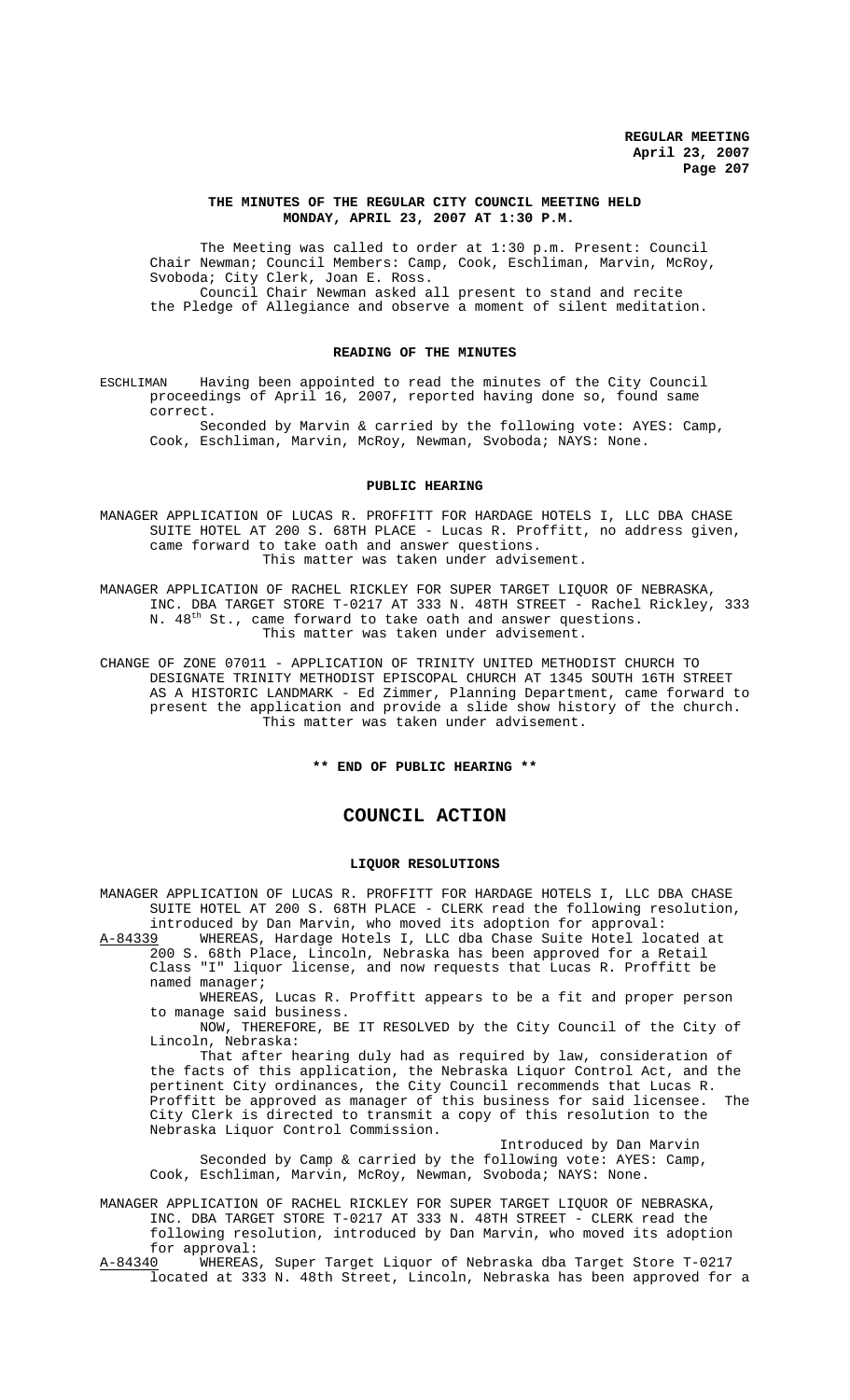**REGULAR MEETING April 23, 2007 Page 208**

> Retail Class "D" and "K" liquor license, and now requests that Rachel Rickley be named manager;

WHEREAS, Rachel Rickley appears to be a fit and proper person to manage said business.

NOW, THEREFORE, BE IT RESOLVED by the City Council of the City of Lincoln, Nebraska:

That after hearing duly had as required by law, consideration of the facts of this application, the Nebraska Liquor Control Act, and the pertinent City ordinances, the City Council recommends that Rachel Rickley be approved as manager of this business for said licensee. The City Clerk is directed to transmit a copy of this resolution to the Nebraska Liquor Control Commission.

Introduced by Dan Marvin Seconded by Camp & carried by the following vote: AYES: Camp, Cook, Eschliman, Marvin, McRoy, Newman, Svoboda; NAYS: None.

# ORDINANCES - 2<sup>ND</sup> READING & RELATED RESOLUTIONS (as required)

APPROVING A FIVE-YEAR LEASE/PURCHASE AGREEMENT BETWEEN THE CITY AND MUNICIPAL SERVICES GROUP, INC. FOR THE LEASE OF GOLF COURSE MAINTENANCE EQUIPMENT. (REQUEST  $2^{ND}$  &  $3^{RD}$  READINGS ON  $4/23/07$ ) - PRIOR to reading:

SVOBODA Moved to waive the rules on Bill No. 07-64 to have 3rd Reading and Action this date.

Seconded by Eschliman & carried by the following vote: AYES: Camp, Cook, Eschliman, Marvin, McRoy, Newman, Svoboda; NAYS: None. CLERK Read an ordinance, introduced by Robin Eschliman, accepting and approving a Lease Agreement between the City of Lincoln, Nebraska ("City"), and Municipal Services Group, Inc. ("Lessor") for a five-year lease of golf course maintenance equipment for use by the City Parks and Recreation Golf Division, the second time. **(See Council Action under**

"ORDINANCES - 3<sup>RD</sup> READING".)

CHANGE OF ZONE 07011 - APPLICATION OF TRINITY UNITED METHODIST CHURCH TO DESIGNATE TRINITY METHODIST EPISCOPAL CHURCH AT 1345 SOUTH 16TH STREET AS A HISTORIC LANDMARK - CLERK read an ordinance, introduced by Robin Eschliman, amending the City of Lincoln District Map attached to and made a part of Title 27 of the Lincoln Municipal Code by designating certain property as a Landmark, the second time.

#### **RESOLUTIONS - NONE**

#### **PETITIONS & COMMUNICATIONS**

INFORMAL PETITION TO CREATE A PAVING DISTRICT FOR NORTH 36TH STREET BETWEEN VINE STREET AND W STREET BY BETH A. WHITAKER FOR JAKE T. WHITAKER - CLERK presented said petition which was referred to the Public Works Department.

### **MISCELLANEOUS REFERRALS - NONE**

#### **REPORTS OF CITY OFFICERS**

CLERK'S LETTER AND MAYOR'S APPROVAL OF ORDINANCES & RESOLUTIONS PASSED BY COUNCIL ON APRIL 9, 2007 - CLERK presented said report which was placed on file in the Office of the City Clerk. **(27-1)**

### ORDINANCES - 1<sup>st</sup> READING & RELATED RESOLUTIONS

CREATING WATER DISTRICT NO. 1197 FOR THE PURPOSE OF CONSTRUCTING A 6-INCH DIAMETER WATER MAIN IN S. 34TH STREET FROM VAN DORN STREET NORTH APPROXIMATELY 300 FEET AND ASSESSING THE COST THEREOF AGAINST THE BENEFITTED PROPERTIES - CLERK read an ordinance, introduced by Dan Marvin, creating Water District No. 1197 designating the real estate to be benefitted, providing for assessment of the costs of the improvements constructed therein, providing for the acquisition of easements and additional right-of-way, if necessary, and repealing all ordinances or parts of ordinances in conflict herewith, the first time.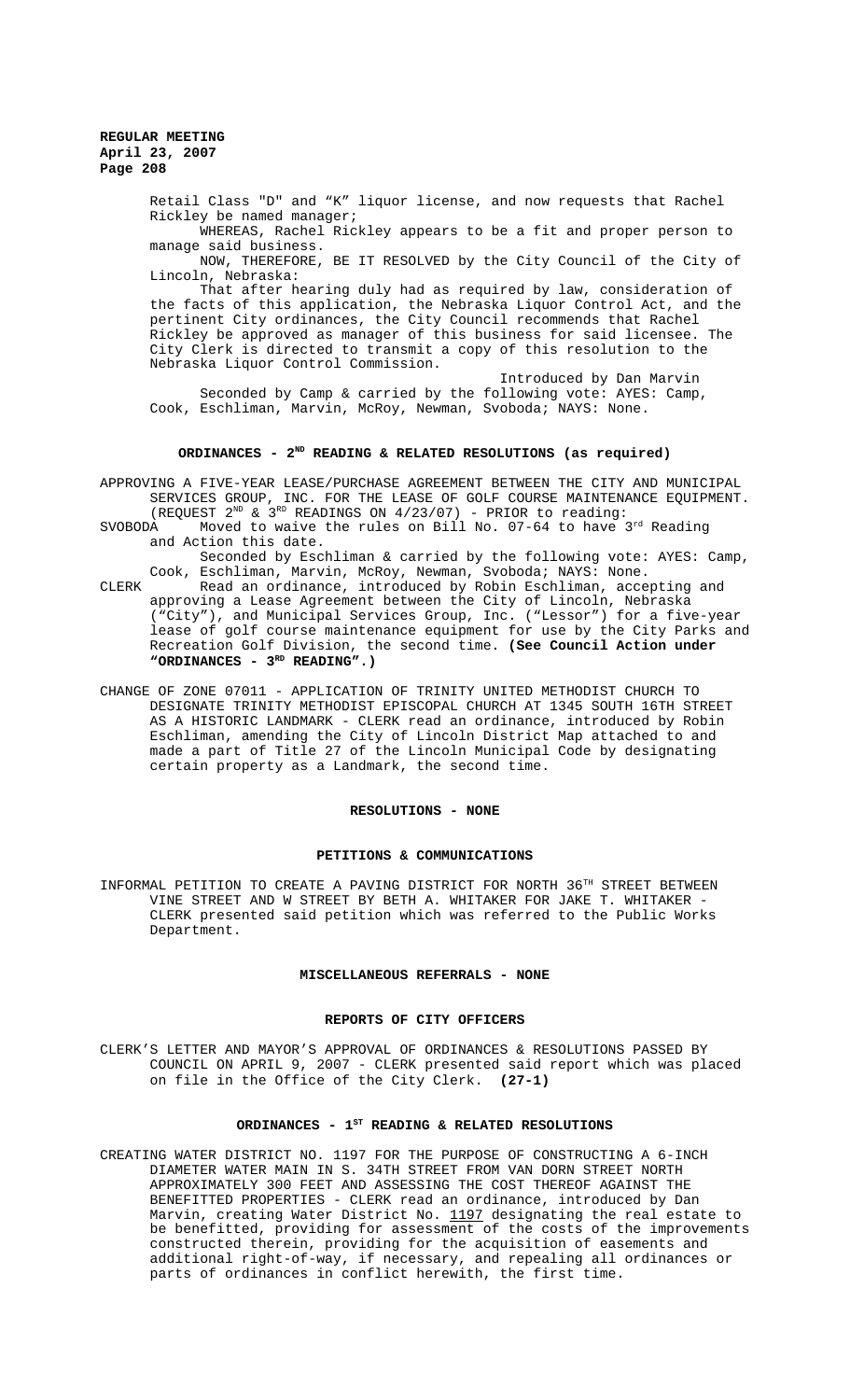**REGULAR MEETING April 23, 2007 Page 209**

- AMENDING CHAPTER 14.70 OF THE LINCOLN MUNICIPAL CODE RELATING TO EXCAVATIONS BY AMENDING SECTION 14.70.010 TO AUTHORIZE CONDITIONS TO BE PLACED IN EXCAVATION PERMITS THAT ARE FOR THE PUBLIC INTEREST, AND ADDING A NEW SECTION NUMBERED 14.70.015 TO SET FORTH SPECIFIC CONDITIONS AND REQUIREMENTS TO BE PLACED ON EXCAVATION PERMITS THAT ARE REASONABLY NECESSARY FOR THE PUBLIC INTEREST - CLERK read an ordinance, introduced by Dan Marvin, amending Chapter 14.70 of the Lincoln Municipal Code relating to Excavations by amending Section 14.70.010 to authorize conditions to be placed on excavation permits that are for the public interest; adding a new section numbered 14.70.015 to indicate specific conditions to be placed on excavation permits; and repealing Section 14.70.010 of the Lincoln Municipal Code as hitherto existing, the first time.
- DECLARING APPROXIMATELY  $\div$ 7 0.07 ACRES GENERALLY LOCATED AT S. 44TH STREET AND CALVERT STREET AS SURPLUS PROPERTY - CLERK read an ordinance, introduced by Dan Marvin, declaring the City-owned property generally located at South 44th Street and Calvert Street as surplus and authorizing the sale thereof, the first time.
- DECLARING APPROXIMATELY .7 ACRES GENERALLY LOCATED AT S. 39TH STREET AND VAN DORN STREET AS SURPLUS PROPERTY - CLERK read an ordinance, introduced by Dan Marvin, declaring the City-owned property generally located at South 39<sup>th</sup> Street and Van Dorn Street as surplus and authorizing the sale thereof, the first time.
- CHANGE OF ZONE 07013 AMENDING TITLE 27 OF THE LINCOLN MUNICIPAL CODE RELATING TO ZONING BY AMENDING SECTION 27.71.210, ENLARGEMENT AND ALTERATION OF LOTS, TO CLARIFY LANGUAGE THAT CONFLICTS WITH OTHER PROVISIONS OF THE ZONING REGULATIONS - CLERK read an ordinance, introduced by Dan Marvin, amending Section 27.71.210 of the Lincoln Municipal Code relating to Enlargement and Alteration of Lots to clarify language that conflicts with other provisions of the zoning regulations; and repealing Section 27.71.210 of the Lincoln Municipal Code as hitherto existing, the first time.
- CHANGE OF ZONE 07016 APPLICATION OF DAVID TITTERINGTON FOR A CHANGE OF ZONE FROM R-2 RESIDENTIAL DISTRICT TO H-2 HIGHWAY BUSINESS DISTRICT, ON PROPERTY GENERALLY LOCATED AT N. 49TH STREET AND ORCHARD STREET - CLERK read an ordinance, introduced by Dan Marvin, amending the Lincoln Zoning District Maps attached to and made a part of Title 27 of the Lincoln Municipal Code, as provided by Section 27.05.020 of the Lincoln Municipal Code, by changing the boundaries of the districts established and shown thereon, the first time.
- CHANGE OF ZONE 07017 APPLICATION OF WATERFORD ESTATES, LLC, FOR A CHANGE OF ZONE FROM R-3 RESIDENTIAL DISTRICT TO B-1 LOCAL BUSINESS DISTRICT ON PROPERTY GENERALLY LOCATED NORTHEAST OF N. 98TH STREET AND O STREET - CLERK read an ordinance, introduced by Dan Marvin, amending the Lincoln Zoning District Maps attached to and made a part of Title 27 of the Lincoln Municipal Code, as provided by Section 27.05.020 of the Lincoln Municipal Code, by changing the boundaries of the districts established and shown thereon, the first time.

### **ORDINANCES - 3RD READING & RELATED RESOLUTIONS (as required)**

APPROVING A FIVE-YEAR LEASE/PURCHASE AGREEMENT BETWEEN THE CITY AND MUNICIPAL SERVICES GROUP, INC. FOR THE LEASE OF GOLF COURSE MAINTENANCE EQUIPMENT. (REQUEST  $2^{ND}$  &  $3^{RD}$  READINGS ON  $4/23/07$ ) - PRIOR to reading:

SVOBODA Moved to waive the rules on Bill No. 07-64 to have  $2^{nd}$  and  $3^{rd}$ Reading this date.

Seconded by Eschliman & carried by the following vote: AYES: Camp, Cook, Eschliman, Marvin, McRoy, Newman, Svoboda; NAYS: None.

CLERK Read an ordinance, introduced by Robin Eschliman, accepting and approving a Lease Agreement between the City of Lincoln, Nebraska ("City"), and Municipal Services Group, Inc. ("Lessor") for a five-year lease of golf course maintenance equipment for use by the City Parks and Recreation Golf Division, the third time.

ESCHLIMAN Moved to pass the ordinance as read.

Seconded by McRoy & carried by the following vote: AYES: Camp, Cook, Eschliman, Marvin, McRoy, Newman, Svoboda; NAYS: None. The ordinance, being numbered **#18917**, is recorded in Ordinance Book #26, Page